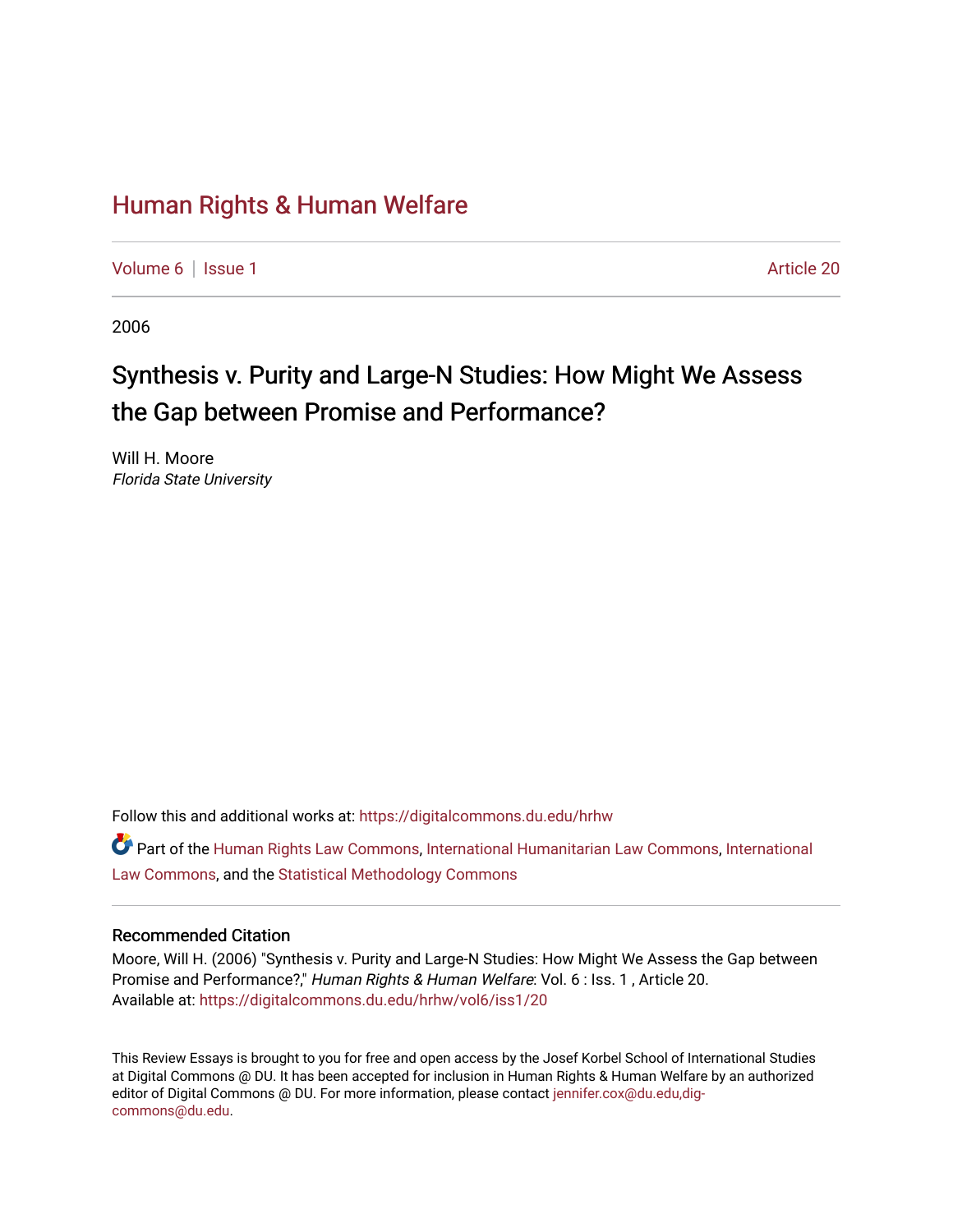

# **Synthesis v. Purity and Large-N Studies: How Might we Assess the Gap between Promise and Performance?**

By Will H. Moore

**Protecting Human Rights: A Comparative Study by Todd Landman. Washington, DC: Georgetown University Press, 2005, 231 pp.** 

In a recent essay, Nicholas Kristoff (2006) bemoaned the fact that the type of U.S. inaction that Samantha Power (2001) documented with respect to Rwanda in the mid-1990s is again evident in Darfur. *Ne plus jamais?* No: we have *déja vu*. The standard explanation that one finds among commentators and pundits is that "a lack of political will" prevents countries from acting on their international legal and moral obligations to respond to crimes against humanity with action to stop the killing, torture, etc. Yet as the reader knows only too well, Darfur is but the most acute case of violations of the international human rights regime. Despite the relative success of the regime, there remains a considerable gap between the ideals of the international human rights regime and the practice of states and their agents.

A handful of scholars have recently turned to large-N statistics to evaluate this gap, the most substantial of which is Todd Landman's book Protecting Human Rights.<sup>1</sup> The realist schools of international relations provide a well known argument to explain why treaties are "meaningless scraps of paper," and the Keith (1999), Hathaway (2002); and Hafner-Burton and Tsutsui (2005) studies support this claim as they find that, once one controls for variables such as democracy and national income, human rights treaties do not influence the behavior of the countries that sign them. The constructivist school, on the other hand, offers an alternative view advancing the claim that as norms become diffuse and entrenched, state behavior will change as well.<sup>2</sup> Cardenas suggests that the constructivist school suffers from a tendency to focus attention on cases of compliance and thereby has "tended to overlook an important puzzle: why human rights violations sometimes persist despite ongoing pressures for compliance" (2004: 227). She points to the body of large-N studies of personal integrity rights violations and state coercion/repression (e.g., Poe and Tate 1994; and Davenport 1995, 1999) as a source of concepts and findings that could be profitably exploited to correct this misplaced focus, but does not comment on the recent studies that are pursuing her suggestion.

Four published studies and a review article calling for such work suggest that something is afoot and that we ought to pay attention. Yet there is more here than a need for sound empirical research.

 $\overline{a}$ 

<sup>&</sup>lt;sup>1</sup> See also Keith (1999); Hathaway (2002); and Hafner-Burton and Tsutsui (2005).<br><sup>2</sup> See especially Risse, Ropp and Sikkink (1999).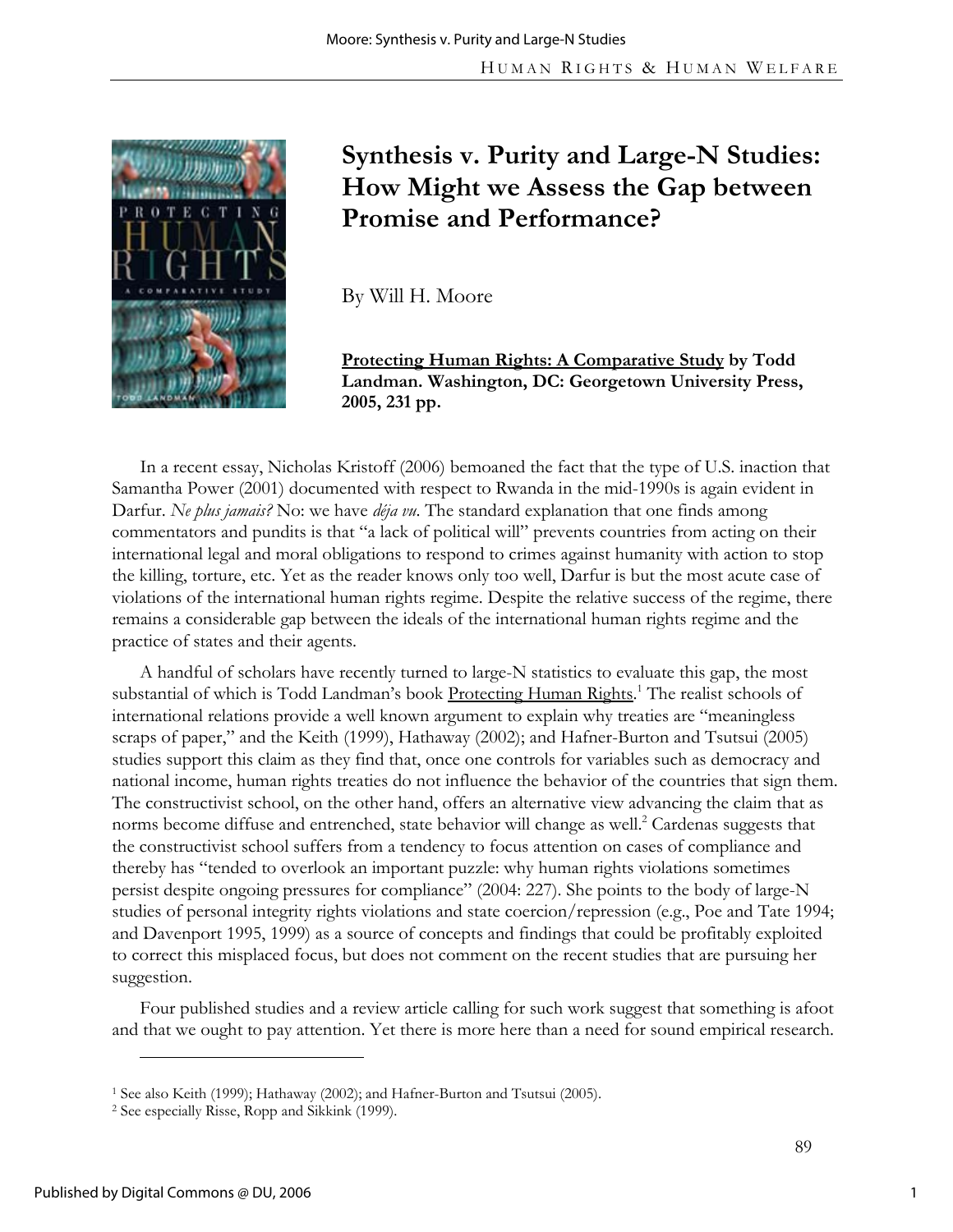As is always the case, theoretical choices are consequential. Cardenas and Landman recognize this and advocate a synthesis of theoretical approaches. I wish to dissent and offer an alternative.

Both Cardenas and Landman observe a synthetic trend in human rights literature that abandons realist versus constructivist (and other) dichotomies in favor of drawing from multiple schools of thought to produce new theories. And both scholars contend that this emergent theoretical perspective makes a compelling case for why the international human rights regime influences the behavior of states, though far less than the states, persons and activists who champion it would like. While neither work is aware of the other, Landman partially puts into practice that for which Cardenas calls.

I submit that while well-intentioned calls for theoretical synthesis and cross fertilization are commonplace, efforts to do so are *generally* sufficiently vague that they are little more than pablum. By contrast, opposing claims that advocate theoretical purity (e.g., Eckstein 1980) are relatively rare. This essay uses Landman's book as a lens through which to explore the trade-offs between theoretical purity and synthesis. It also examines the strengths and weaknesses of large-N statistical analyses of human rights violations. It then concludes with a brief consideration of the intersection of these two issues.

#### **Synthesis or Purity?**

Cardenas distinguishes rationalist from constructivist schools of international relations, noting two types of rationalist approaches: power-centric and self-interest centered. She observes that each approach identifies causal processes at the international (systemic/dyadic), domestic (monadic), and domestic-international levels of analysis.<sup>3</sup> Landman sketches a more complex typology of the literature,<sup>4</sup> and suggests that a double convergence, "centered on the idea of *constrained agency*" offers an opportunity to develop an empirical theory that can account for cross-national and crosstemporal variation in the human rights behavior of states (13). The agent-structure debate occupies center-stage in Landman's argument, and the "double convergence" that he identifies is the common effort in international relations and comparative politics to resolve this debate by recognizing that the behavior of actors is neither dictated by, nor independent of, structure. Because it involves structure (anarchy and the norms of the human rights regime) and agency at both the domestic and international levels of analysis (and their intersection), the human rights behavior of states, argues Landman, is at the center of such debates. Cardenas would presumably concur.

I am less sanguine about the prospects of such a synthetic effort, largely because I believe that a solution to the agent-structure problem is the "great white whale" of social science. Let us consider two views. The first suggests that theories that take structures or the preferences of agents as given are necessarily deficient since none of us really believes that either is fixed and immutable (i.e., we all believe that *in reality* preferences and structures are both malleable and mutually constitutive). The second suggests that models of human behavior must make simplifying assumptions and that to make theories tractable scholars must fix either structures or preferences because constructing

-

<sup>3</sup> See her Table 1 (215).

<sup>4</sup> See his Figure 2.1 (25).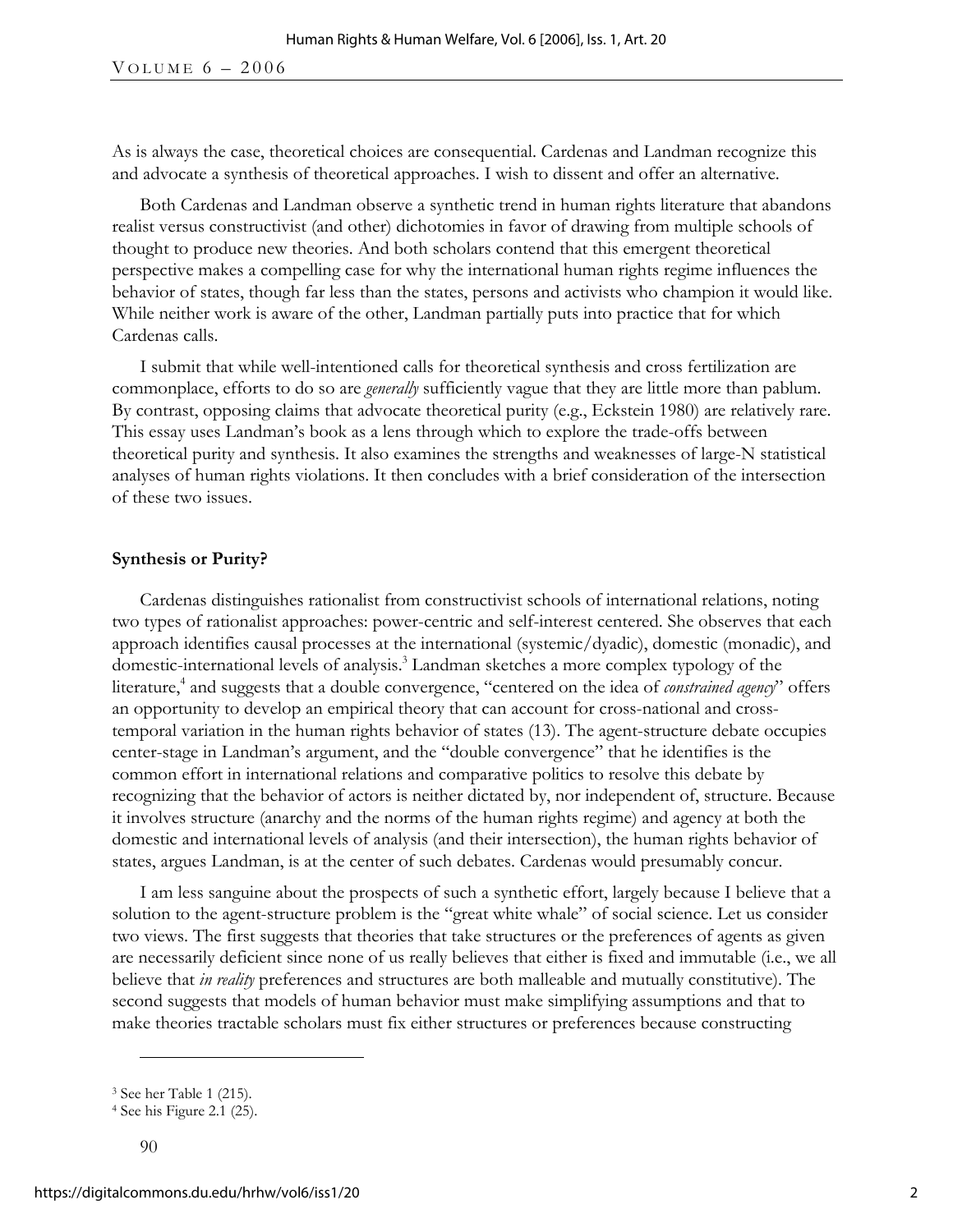"mutually constitutive" theories is simply too difficult. The former position is advanced by those who prefer models that "closely reflect reality" while the latter is advanced by those who prefer abstract models where the connection between assumptions and implications is prized over the theory's "correspondence to reality." Debate between these two approaches is well worn and this essay will not contribute to it. Instead, I wish to briefly consider a less well worn discussion concerning synthesis versus purity.

In a discussion of what he labeled "inherent v. contingent theories of civil strife," Eckstein (1980) makes a case for eschewing synthesis. He implicitly embraces a Lakatosian perspective to the progression of knowledge that prizes the competition between theories. That neither of two given theories "corresponds with reality" is beside the point, according to this view. The temptation to increase that correspondence via synthesis is a siren: the proper way to evaluate the usefulness of a theory is to contrast it with another theory with respect to 1) the scope of its explanatory power (e.g., how many hypotheses does it produce?) and 2) its ability to withstand falsification. By this account accumulation of knowledge occurs in a field when two (or more) rival theories press one another to explore their logic in an effort to produce more implications. Efforts at synthesis are likely to undermine that effort because they tend to obfuscate the logic (or causal mechanisms) of the rival theories.

As an example, one might consider Taylor's (1989) effort to establish the hegemony of agentcentered theory relative to structure-centered theory in comparative politics. In international relations, Wendt (1987, 1992, 1999) makes the case for a mutually-constitutive synthesis of the agent-structure problem as superior to structural realism. Is the path advocated by Eckstein and illustrated by Taylor more effective, or should we pursue a synthetic path *à la* Wendt? Cardenas and Landman advocate the latter, and while Cardenas is a call for such an effort, Landman claims to have forged one. Has he?

One of the strengths of Landman's effort is the feedback process that he specifies between human rights law and human rights protection. Other studies of the gap between the obligations of treaties and the behavior of states study the impact of the former on the latter while excluding the possibility that behavior also influences international law (Keith 1999; Hathaway 2002; and Hafner-Burton and Tsutsui 2005). The "double convergence" of constrained agency in comparative politics and international relations motivates Landman to specify such a feedback loop. Further, the empirical analyses support the specification: Landman finds that the processes of democratization, economic development, and interdependence have an impact on both the extent to which states endorse the human rights regime and observe those rights, and that signing international treaties has a weak effect on observation of the obligations contained within those documents (147). The latter finding is at odds with previous studies, but the former findings are quite consistent with the large-N literature to which Cardenas pointed as a foundation on which to build a synthetic model of human rights behavior. Empirically Landman's findings appear to be on stronger ground than those of Keith (1999), Hathaway (2002), or Hafner-Burton & Tsatsui (2005): those studies impose a zerorestriction on any feedback and if such a feedback process exists (and Landman's results suggest that it does), it is well known that a model with such a restriction will produce biased estimates. Landman's results place the burden squarely on others to show that their results still hold when the feedback is included (or that the feedback relationship is spurious).

3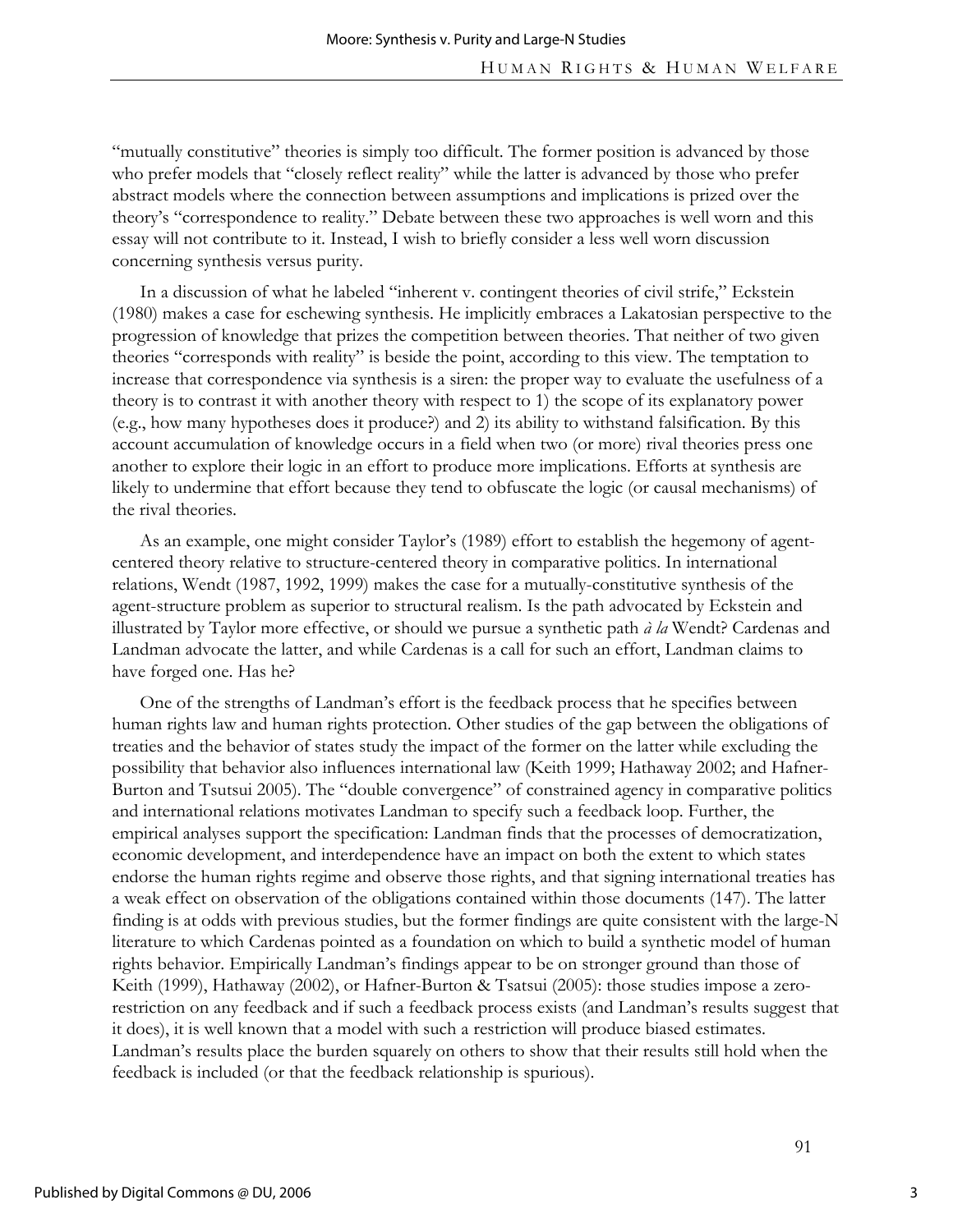#### VOLUME  $6 - 2006$

Leaving empirics aside, what of the success of Landman's theoretical synthesis? Unfortunately, the causal mechanisms are unclear. His exposition of the theory that drives his specification is a combination of a broad-gauge discussion of schools of theory in comparative politics and international relations and a review of the extent findings in the quantitative literature on human rights violations and state coercion/repression. By contrast, Cardenas (2004) identifies three important actors: the state, elites, and groups that support the international human rights regime. She centers her discussion on perceived threats to state rule and the almost reflexive response of states to such threats with violations of rights. What explains the variation in that near-reflexive response to repress, asks Cardenas? The answer, she submits, will be found in synthetic theories that focus on the preferences of those three actors. As she is writing a review piece, she leaves the creation of such a theory to the future, yet it is precisely the absence of such a theory that weakens the contribution of Landman's book. He fails to identify the actors and discuss their preferences and how they are formed. In essence, his "double convergence" of constrained agency is not a theory, but instead an insight that he used to suggest that it is important to specify a feedback between state's treaty signing behavior and their human rights behavior.

Lest this be read as denigrating the importance of that insight, let me note that Landman's study is a landmark. The statistical work is of the highest quality and sets a new standard in an area where high quality statistical work is *de rigeur*. 5 More importantly, it is difficult to imagine that many scholars will dispute the conjecture that there is feedback, yet Landman is the first to specify and examine it. I anticipate that future studies that fail to include a feedback specification will find it difficult to find their way into print. Further, his findings that states' human rights obligations and observance of those obligations are both largely a function of democratization, economic productivity, and interdependence, but that the "scraps of paper" do have a limited effect, not only have substantial face validity, but will become the new starting point for debate in the field. So, Landman is to be congratulated for making an important contribution to the advancement of our understanding of the development of the human rights regime and the practice of states within it.

His failure to specify the actors involved in the process, their preferences, the structures that constrain them, and the interaction among preferences, behavior, and structure is an opportunity that future scholarship can exploit. I wish to suggest, however, that we are more likely to produce useful theory if we abandon the search for a solution to the agent-structure problem in favor of taking either preferences or structures as given and exploring the implications of doing so. As long as there is a distribution among scholars such that some explore the implications of fixing preferences and exploring how structures affect behavior while other scholars fix structures and focus on how preferences affect behavior we should produce a healthy debate that will spur advances in our understanding.

### **What do Large-N Studies Illuminate?**

A second issue that Landman's book illustrates is the value of pooled cross-sectional time-series research designs that employ statistical inference. Cardenas suggests that constructivist scholarship

 $\overline{a}$ 

<sup>5</sup> In addition to work cited above, see McCormick and Mitchell (1997); Blanton (2000); Richards, Gelleny and Sacko (2001); and Hafner-Burton (2005).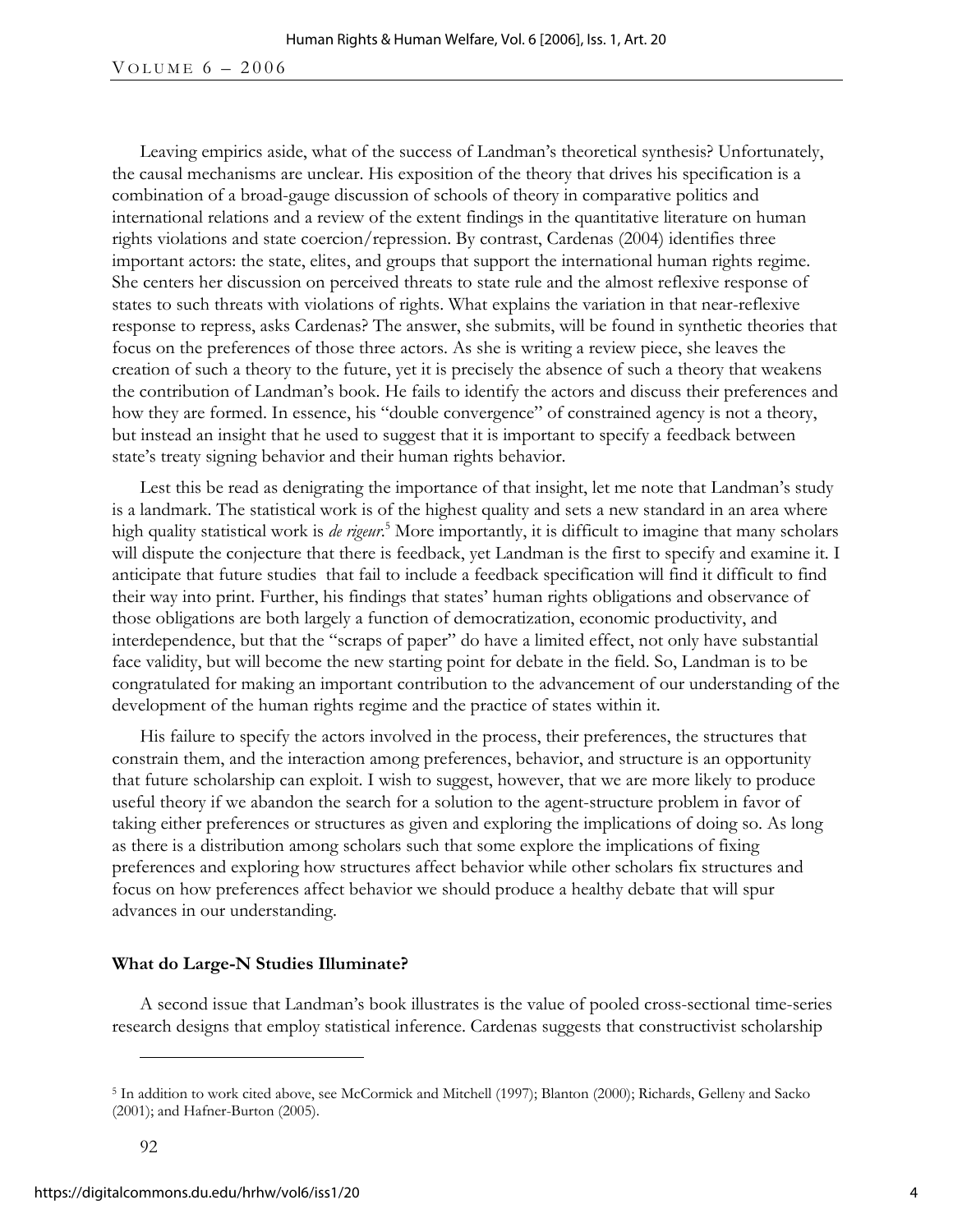on human rights suffers from biased case selection—something that is difficult to do when one employs a global sample.<sup>6</sup> Cardenas contends that this biased sampling has led the constructivist literature to ignore the puzzling gap between state signatory behavior and observance behavior. One virtue of using global samples, then, is that they are considerably less likely to suffer from sample selection bias. That is not to say that sample selection bias is a non-issue in large-N statistical studies. Indeed, the literature on treaty compliance is presently debating the issue (e.g., Von Stein 2005). Nonetheless, global samples are considerably less likely to suffer from selection of the dependent variable than small-N studies.

 Were such samples based on random sampling then one could extol the virtue of the external validity of such studies, but since they are census populations of the cases that are not missing data, one does not have access to such an appeal (Ward, Siverson and Cao 2005). Nevertheless, the coefficient estimates from such an analysis represent the average effect of each variable on the dependent variable. Further, the standard error of the estimate gives us a measure of our confidence in the estimate. Knowing the average effect and its dispersion can be very useful and, importantly, is something we cannot ascertain via alternative methods.

#### **What do Large-N Studies Obscure?**

Landman is unusually self-conscious about the limitations of statistical inference based on a global sample of cases. He singles out the influences of political, sociological, and personal relationships among the actors involved; the lobbying involved; the impact of different mobilization strategies; and the effect of different cultural understandings as processes that cannot be explored when using global pooled cross-sectional time-series samples (54, 58).

In addition, while one can conduct analysis of outliers, the virtue of identifying general patterns has a downside: by definition such studies explain outlying cases poorly. This is especially problematic if one's theory is about necessary and/or sufficient conditions. Such strong theories are relatively rare in international relations, but there is no *a priori* reason they should be. Put differently, the usefulness of large-N studies hinges wholly on whether one adopts a probabilistic account of causation when constructing theory. Strong theories that eschew probabilistic causation can be falsified by a single case, and global pooled cross-sectional time-series samples are useless for testing such theories.

Finally, measurement is necessarily gross (i.e., imprecise) in global pooled cross-sectional timeseries data structures. Researchers compromise and use both proxy indicators and data that are considerably more noisy than they would like. Small-N analyses need not make either compromise. Patrick Ball's work at the American Academy for the Advancement of Science demonstrates the value of what can be done to develop quantitative measures in individual cases.<sup>7</sup> One implication of the superior validity and reliability of data collected over time in individual countries is that we ought to conduct more single-case, time-series studies (e.g., Pion-Berlin 1983).

-

<sup>&</sup>lt;sup>6</sup> See Geddes (1990) for a discussion.<br><sup>7</sup> See Ball (1996); Ball, Spirer and Spirer (2000); Asher, Ball, Betts, Dudukovich and Scheuren (2002); and Davenport and Ball (2002).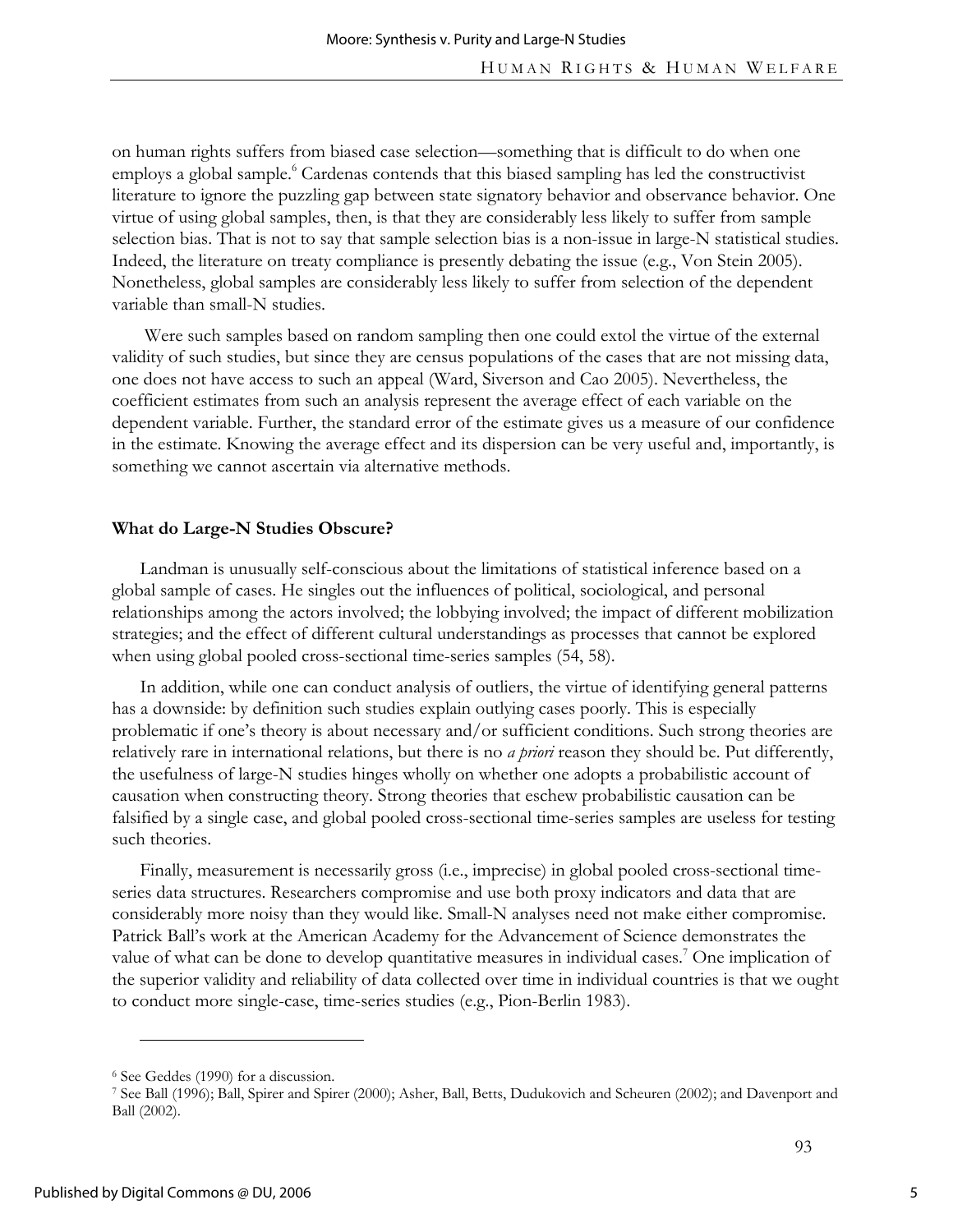Another strength of Landman's study is that he is careful to distinguish between cross-sectional and temporal variation in his data, and employs histograms and plots to useful effect. A future direction for work that employs statistical inference is to employ the single-country design and conduct time-series analysis. These types of studies would add a useful complement to the qualitative cases studies and large-N statistical analyses that presently dominate the literature.

### **To What Effect?**

I began by observing that states' observance of the human rights regime leaves a great deal to be desired and that commentators and pundits blame a lack of political will within Western democracies to back their proclamations with action. Realist theorists of international relations submit that national security interests prevent states from concerning themselves with moral obligations such as those enshrined in the treaties that comprise the international human rights regime. Constructivist theorists of international relations, on the other hand, contend that norms influence behavior and observe that proclamations in favor of human rights are far more common than they used to be, but also that the practices of specific states are closer to those norms than they used to be.

With that as context I would like to conclude by examining the value of large-N studies like Landman's. As Cardenas observes, large-N studies are less likely than small-N studies to be victims of biases resulting from the selection of dependent variables. Even when they are not based on random sampling they are capable of determining the average effects of independent variables on a dependent variable. To the extent that we are interested in determining the average impact of a state accepting the obligations of an international treaty on its subsequent behavior (and vice versa) large-N studies are useful. They help us establish baseline information about general (or typical) relationships.

They are also useful for testing hypotheses. Statistical inference provides one with an explicit technique and criteria for evaluating the probability that a given hypothesis is consistent with relevant evidence. While a single study is of limited import, a body of studies is able to establish both the baseline expectations we can have about a given relationship as well as the strength or weakness of specific hypotheses and the theories that produce them.

What of the charge that large-N statistics are inherently conservative—that because their reliance on data restricts them to the study of a given *status quo,* they are unable to comment on how to change the *status quo*? This is an important issue in the study of human rights as the vast majority of scholars working in the area (presumably) have a normative motivation that is at least as strong as their positive motives. Does the charge of a conservative bias stick?

I submit that it does not. However, it may appear to be a problem. Many statistical analyses focus attention on structural characteristics of states that are, by definition, slow to change. The policy implications of such a study are, by design, limited. Yet there is nothing inherent in large-N studies that requires they focus on structural characteristics. One might observe that it is easier to measure structural characteristics than behavior and relational characteristics. But if this is true, then it is a failure of conceptualization and measurement, not a weakness of large-N studies.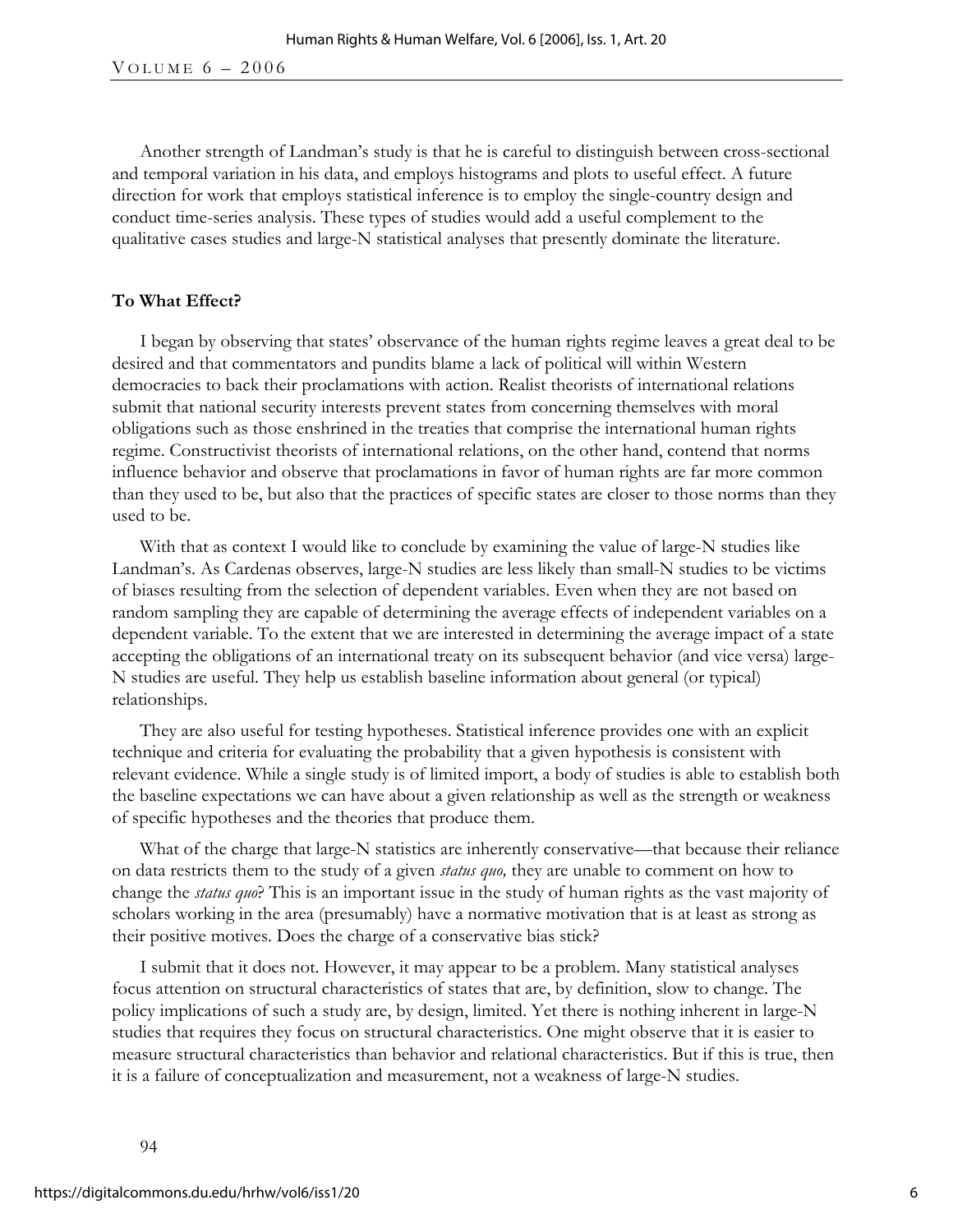We might thus level one last charge at Landman's book: by failing to carefully specify the actors, their preferences, and the structures that constrained their behavior, Landman limits the policy implications that he might have drawn. I argued above that the book is empirically strong, but delivers less theoretically. Thus it should not be surprising that its ability to provide policy implications is limited. We learn that to improve the status of human rights on the planet, we should promote democratic governance, economic productivity, and interdependence, and that the more that the states of the world share these characteristics, the more they will observe human rights, the more they will endorse the international human rights regime, and that such endorsement will have a small additional impact on observance. These are important broad-based conclusions, but we will have to await future work that specifies actors, their preferences, and the structures that constrain their behavior before we can draw more fine-grained implications from what appears to be a convergence on the usefulness of agent-structure approaches to the study of human rights.

### **References**

- Asher, Jana, Patrick Ball, Wendy Betts, Jana Dudukovich and Fritz Scheuren. 2002. *Killings and Refugee Flow in Kosovo March - June 1999*. Washington: AAAS Science and Human Rights Program, Website: http://hrdata.aaas.org/kosovo/icty\_report.pdf
- Ball, Patrick, Herbert F. Spirer and Louise Spirer. 2000. *Making the Case: Investigating Large-Scale Human Rights Violations Using Information Systems and Data Analysis*. Washington: AAAS Science and Human Rights Program.
- Ball, Patrick. 1996. *Who Did What to Whom? Planning and Implementing a Large Scale Human Rights Data Project*. Washington: AAAS Science and Human Rights Program.
- Blanton, Shannon Lindsey. 2000. "Promoting Human Rights and Democracy in the Developing World: U.S. Rhetoric versus U.S. Arms Control." *American Journal of Political Science* 44:123-131.
- Cardenas, Sonia. 2004. "Norm Collision: Explaining the Effects of International Human Rights Pressure on State Behavior." *International Studies Review* 6(2): 213-232.
- Davenport, Christian. 1995. "Multi-Dimensional Threat Perception and State Repression: An Inquiry into Why States Apply Negative Sanctions." *American Journal of Political Science* 39:683-713.

\_\_\_\_\_\_\_\_. 1999. "Human Rights and the Democratic Proposition." Journal of Conflict Resolution 43(1):92-116.

and Patrick Ball. 2002. "Views to a Kill: Exploring the Implications of Source Selection in the Case of Guatemalan State Terror." *Journal of Conflict Resolution* 46(3): 427-450.

- Eckstein, Harry. 1980. "Theoretical Approaches to Explaining Collective Political Violence." in T.R. Gurr (ed.) The Handbook of Political Violence. New York: The Free Press.
- Geddes, Barbara. 1990. "How the Cases You Choose Affect the Answers You Get: Selection Bias in Comparative Politics." *Political Analysis* 2:131-151.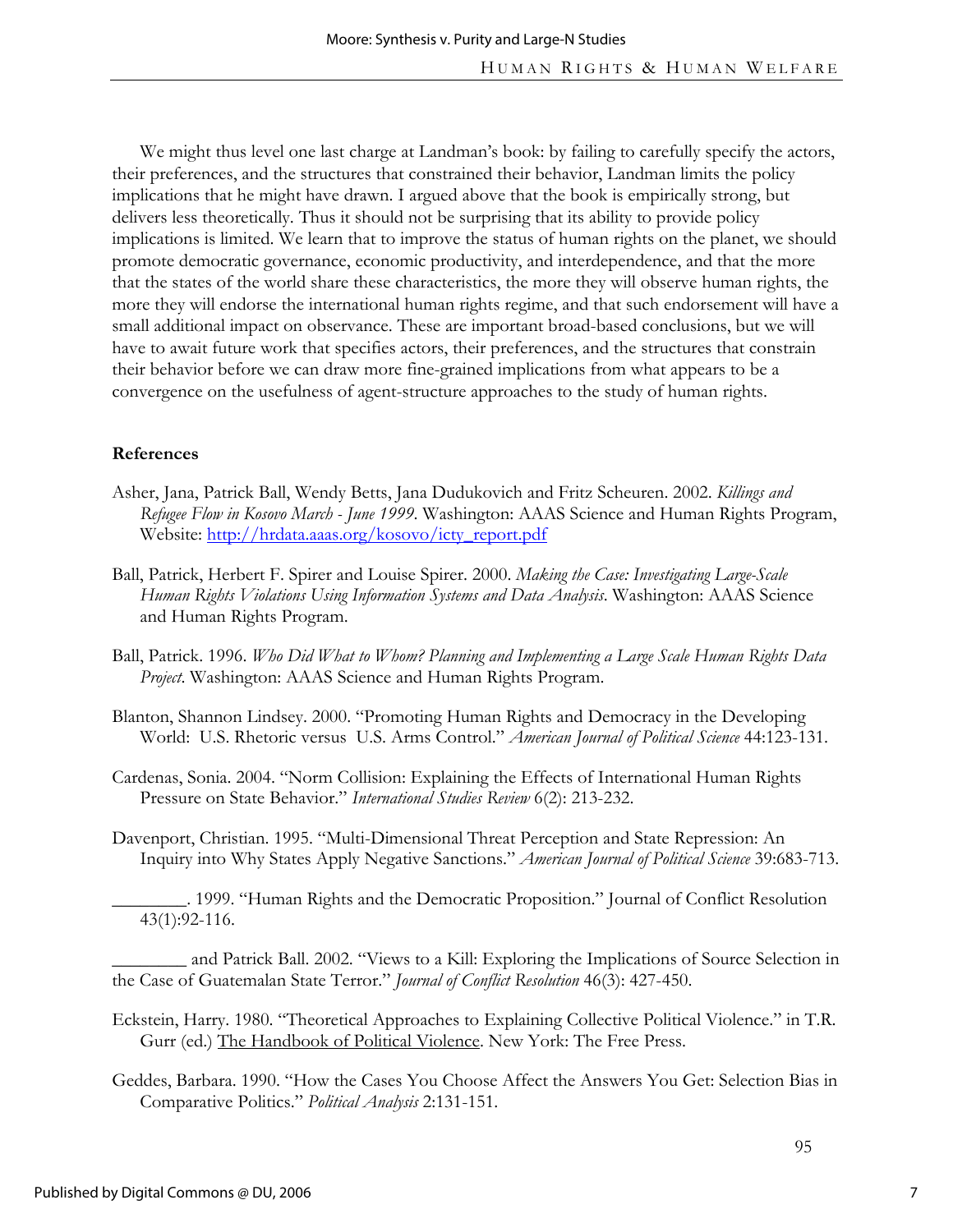- Hafner-Burton, Emilie M. 2005. "Right of Robust? The Sensitive Nature of Repression to Globalization." *Journal of Peace Research* 42(6):679-698.
- Hafner-Burton, Emilie M. and Kiyoteru Tsutsui. 2005. "Human Rights in a Globalizing World: Paradox of Empty Promises." *American Journal of Sociology* 110(5):1373-1411.
- Hathaway, O. 2002. "Do Treaties Make a Difference? Human Rights Treaties and the Problem of Compliance." *Yale Law Journal* 111:1932-2042.
- Keith, Linda Camp. 1999. "The United Nations Covenant on Civil and Political Rights: Does it Make a Difference in Human Rights Behavior?" *Journal of Peace Research* 36(1):95-118.
- Kristof, Nicholas. 2006. "Genocide in Slow Motion." *The New York Review of Books*, 53(2) http://www.nybooks.com/articles/18674
- McCormick, James M. & Neil J. Mitchell. 1997. "Human Rights Violations, Umbrella Concepts, and Empirical Analysis." *World Politics* 49:510-525.
- Pion-Berlin, David. 1983. "Political Repression and Economic Doctrines: The Case of Argentina." *Comparative Political Studies* 16(1):37-66.
- Poe, Stephen C. and C. Neal Tate. 1994. "Repression of Human Rights to Personal Integrity in the 1980s: A Global Analysis." *American Political Science Review* 88:853-872.
- Power, Samantha. 2001. "Bystanders to Genocide." The Atlantic Monthly, September, 288(2) http://www.theatlantic.com/doc/200109/power-genocide
- Richards, David, Ronald Gelleny and David Sacko. 2001. "Money with a Mean Streak? Foreign Economic Penetration and Government Respect for Human Rights in Developing Countries." *International Studies Quarterly* 45(2):219-239.
- Risse, Thomas, Stephen Ropp and& Kathryn Sikkink (eds.). 1999. The Power of Human Rights: International Norms and Domestic Change, New York: Cambridge University Press.
- Taylor, Michael. 1989. "Structure, Culture and Action in the Explanation of Social Change." *Politics and Society* 17(2): 115-162.
- Von Stein, Jana. 2005. "Do Treaties Constrain or Screen? Selection Bias and Treaty Compliance." *American Political Science Review* 99(4):611-622
- Ward, Michael D., Randolph M. Siverson and Xun Cao. 2006. "Everybody out of the Pool! Reconstructing the Democratic Peace." Unpublished paper available online at: http://faculty.washington.edu/mdw/pdfs/eootp20060131.pdf
- Wendt, Alexander E. 1987. "The Agent-Structure Problem in International Relations Theory." *International Organization* 41:335-370.